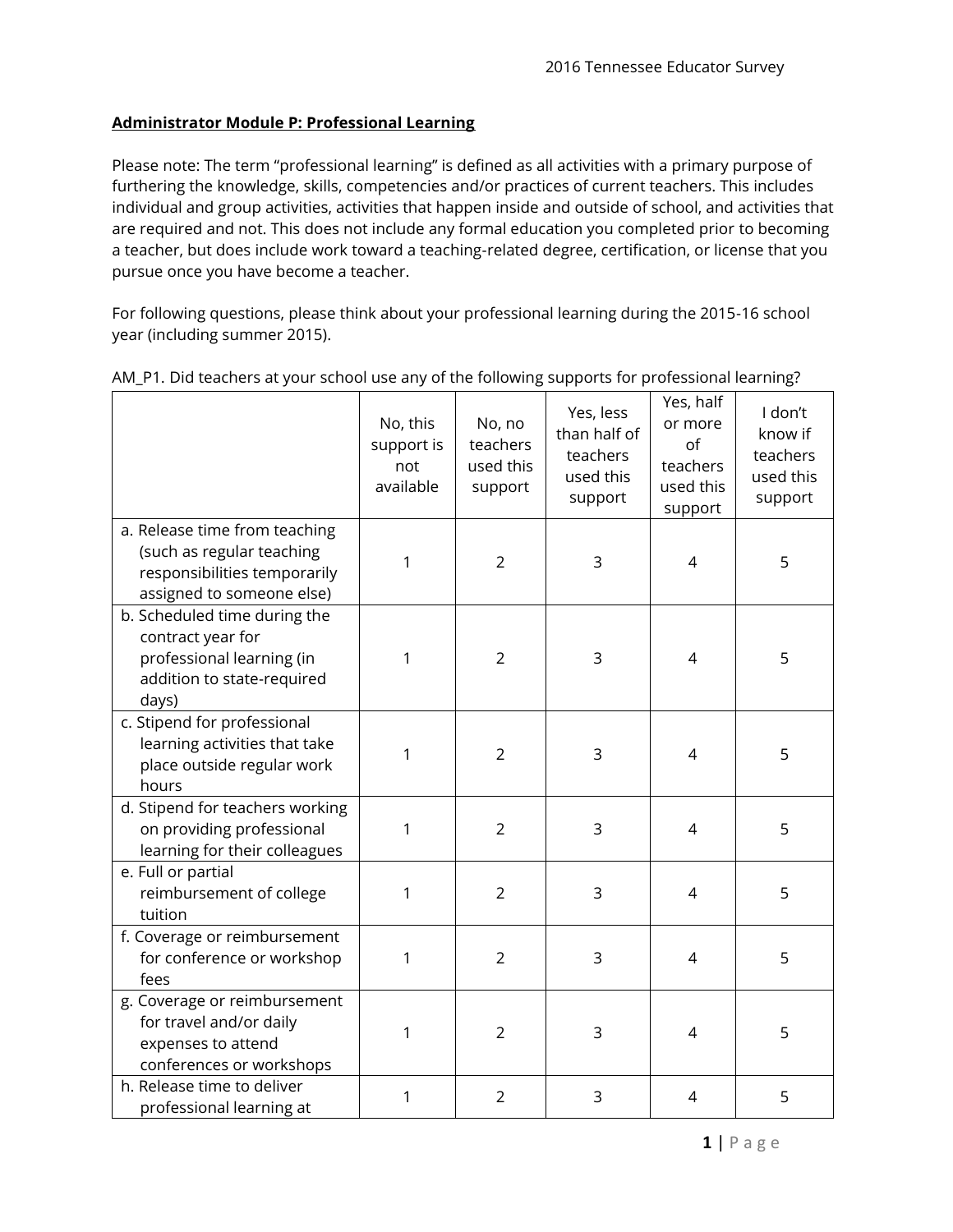| regional, state and national<br>levels                                                                                                 |   |   |   |   |
|----------------------------------------------------------------------------------------------------------------------------------------|---|---|---|---|
| i. Personalized coaching<br>support following<br>professional learning                                                                 | 2 | 3 | 4 | 5 |
| j. Personalized mentoring<br>support following<br>professional learning                                                                | 2 | 3 | 4 | 5 |
| k. Follow-up discussions during<br>professional learning<br>communities                                                                | 2 | 3 | 4 | 5 |
| l. Administrator support and<br>feedback following<br>professional learning                                                            | 2 | 3 | 4 | 5 |
| m. Online educator forums<br>offered by or through my<br>school or district to share<br>experiences following<br>professional learning | 2 | 3 | 4 | 5 |

AM\_P2. To what extent did each of the following factors influence your thinking and decisions about teachers' ongoing professional learning during the 2015-2016 school year (including summer 2015)?

|             |                                                                                                        | Not At<br>All | To A<br>Small<br>Extent | To A<br>Moderate<br>Extent | To A Large<br>Extent |
|-------------|--------------------------------------------------------------------------------------------------------|---------------|-------------------------|----------------------------|----------------------|
| a.          | Formal observations of classroom<br>practice (i.e., those that are logged in<br>the evaluation system) |               | 2                       | 3                          | 4                    |
| b.          | Informal observations of classroom<br>practice (e.g., formative walkthroughs)                          |               | 2                       | 3                          | 4                    |
| $C_{\cdot}$ | Student assessment data                                                                                |               | 2                       | 3                          | 4                    |
| d.          | <b>TVAAS</b>                                                                                           | 1             | $\mathcal{P}$           | 3                          | 4                    |
| e.          | Overall teacher effectiveness ratings                                                                  | 1             | $\mathcal{P}$           | 3                          | 4                    |
| f.          | Conversations with or input from my<br>teachers                                                        |               | $\mathcal{P}$           | 3                          | 4                    |
| g.          | Input from students                                                                                    |               | $\overline{2}$          | 3                          | 4                    |
| h.          | Input from parents                                                                                     | 1             | $\mathcal{P}$           | 3                          | 4                    |
| i.          | Input from teacher leaders, mentors, or<br>coaches                                                     | 1             | $\mathfrak{p}$          | 3                          | 4                    |
| ۱.          | Input from other school administrators                                                                 |               | 2                       | 3                          | 4                    |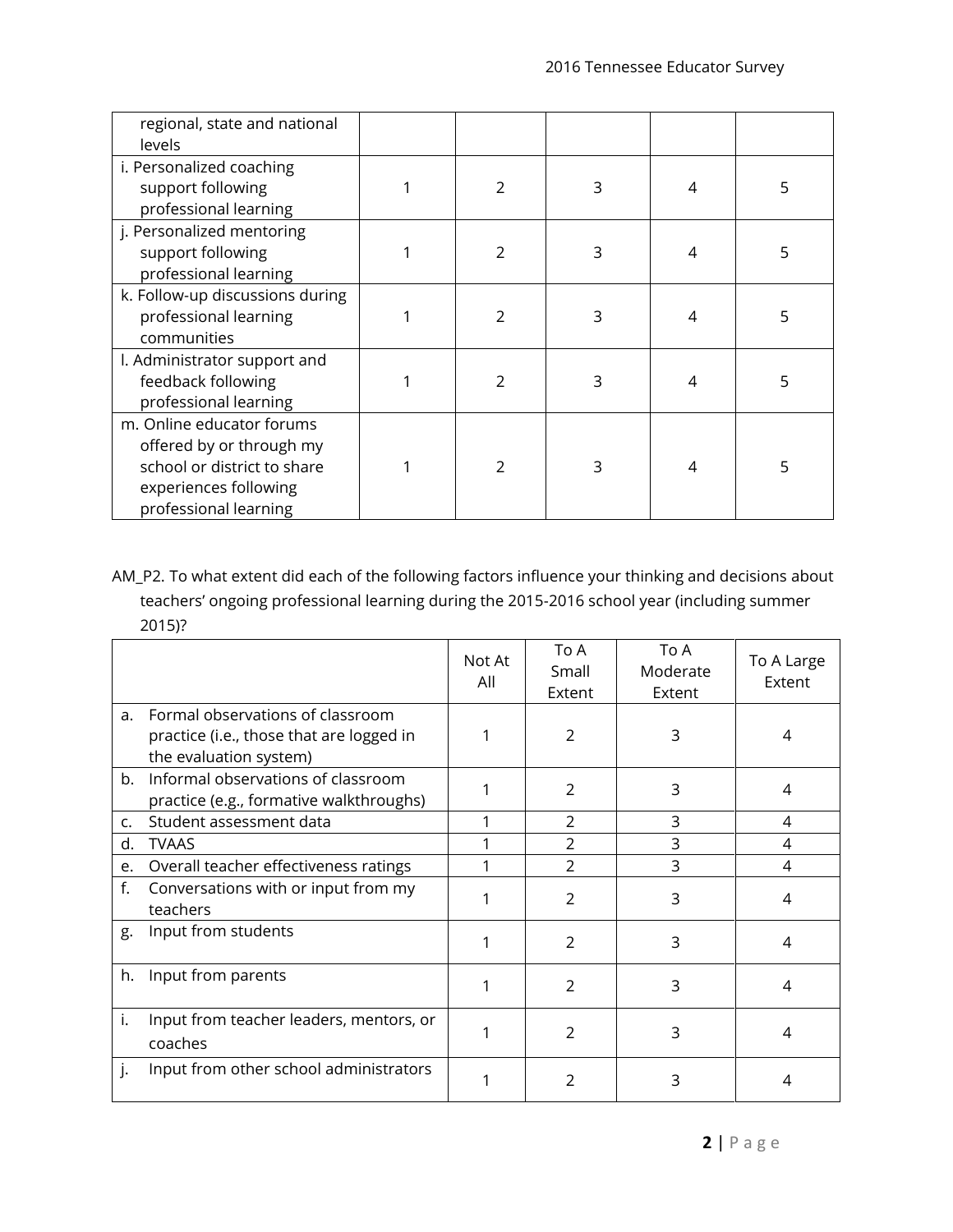| Input from district staff                                      |  |  |
|----------------------------------------------------------------|--|--|
| Input from TDOE staff, including<br>regional CORE office staff |  |  |

AM\_P3. Please indicate the extent to which you agree or disagree with the following statements regarding ongoing professional learning in which your teachers participated during the 2015- 2016 school year (including summer 2015).

|    |                                                                                                            | Strongly<br>Disagree | <b>Disagree</b> | Agree | Strongly<br>Agree |
|----|------------------------------------------------------------------------------------------------------------|----------------------|-----------------|-------|-------------------|
| a. | Improved teacher content knowledge and<br>academic subjects they teach                                     |                      | $\mathcal{P}$   | 3     | 4                 |
|    | b. Advanced teacher understanding of effective<br>instructional strategies                                 |                      | 2               | 3     | 4                 |
| C. | Had a positive and lasting impact on teacher<br>classroom instruction                                      |                      | $\overline{2}$  | 3     | 4                 |
| d. | Helped teachers improve in their teaching<br>toward the current Tennessee State Standards                  |                      | $\mathfrak{D}$  | 3     | 4                 |
| e. | Helped teachers improve in the areas of need<br>as indicated by their formal teacher evaluation<br>process |                      | $\mathfrak{D}$  | 3     | 4                 |
| f. | Were well-aligned with the Tennessee State<br>Standards and/or the curriculum based on<br>these standards  |                      | $\mathcal{P}$   | 3     | 4                 |
| g. | Were designed to address needs revealed by<br>the analysis of student performance on<br>assessments        |                      | $\mathcal{P}$   | 3     |                   |

AM\_P4. During the 2015-2016 school year (including summer 2015), how often did the following occur when teachers collaborated with other teachers at your school?

|                                                                                                                                           | Never | About<br>Once a<br>Semester | About<br>Once a<br>Month | Two<br>or<br>Three<br><b>Times</b><br>a<br>Month | About<br>Once a<br>Week | More<br>than<br>Once<br>Week |
|-------------------------------------------------------------------------------------------------------------------------------------------|-------|-----------------------------|--------------------------|--------------------------------------------------|-------------------------|------------------------------|
| a. Administrators provided teachers<br>with expertise and guidance for<br>collaborating with peers                                        |       | $\mathcal{P}$               | 3                        | 4                                                | 5                       |                              |
| b. Administrators provided teachers<br>with materials, tools, or equipment<br>that helped them collaborate with<br>peers more effectively |       | $\mathcal{P}$               | 3                        | 4                                                | 5                       |                              |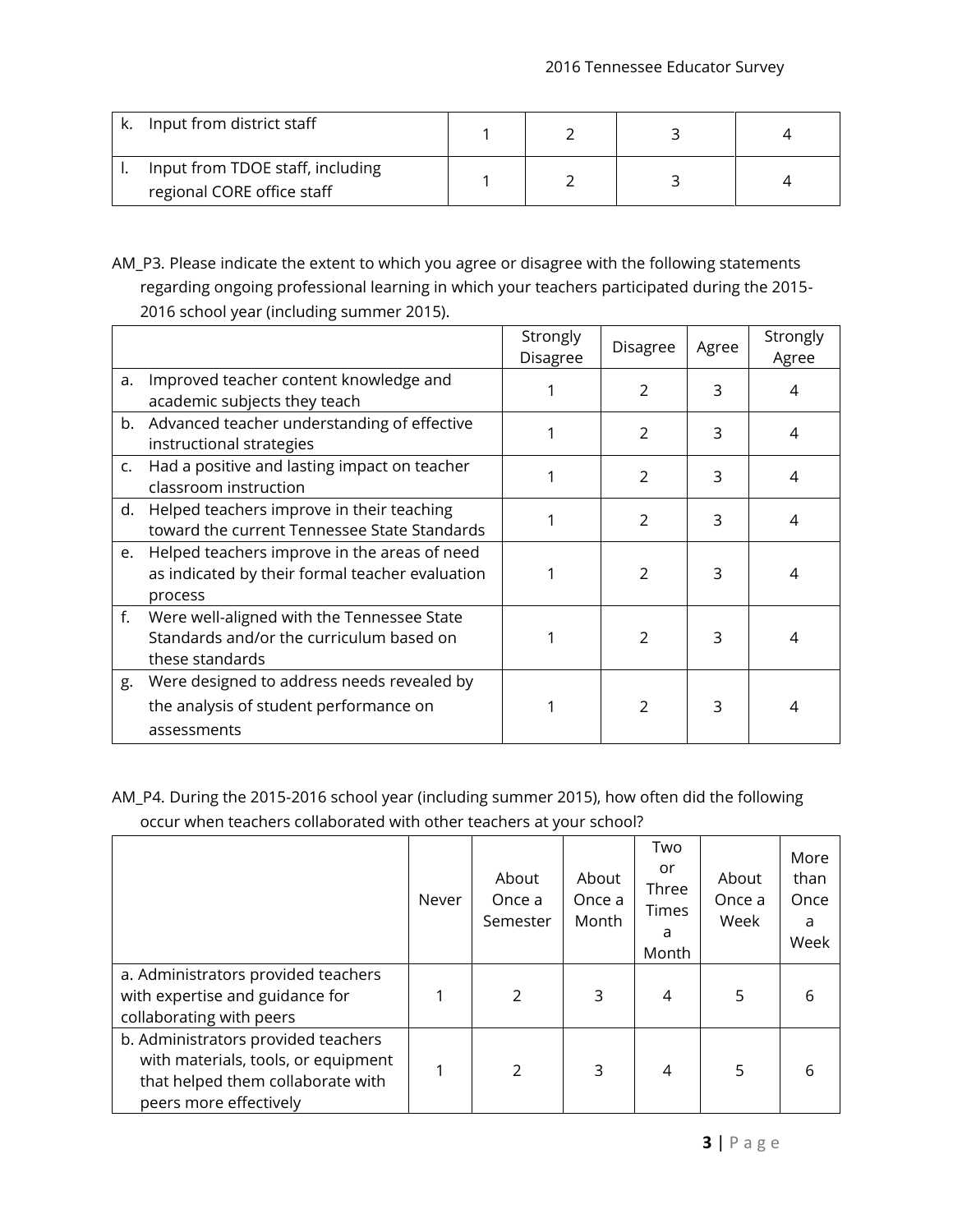| c. Administrators participated with<br>teachers in collaboration meetings<br>or activities   |  |  |  |
|----------------------------------------------------------------------------------------------|--|--|--|
| d. Administrators organized and led<br>collaboration meetings or activities<br>for teachers. |  |  |  |

AM\_P5. We are interested in your assessment of the resources teachers in your school had for collaborating with colleagues during the 2015-2016 school year (including summer 2015). How would you rate the adequacy of each of the following resources?

|                                                                                             | <b>Not</b><br>Enough | Minimal | Some | Adequate |
|---------------------------------------------------------------------------------------------|----------------------|---------|------|----------|
| a. Common time for collaboration among<br>teachers during the school day                    |                      |         |      |          |
| b. Paid time for collaboration among teachers<br>outside of the school day                  |                      |         |      |          |
| c. Resources and materials provided to<br>teachers for collaboration                        |                      |         |      |          |
| d. Staff expertise available to teachers for<br>collaboration (e.g., instructional coaches) |                      |         |      |          |
| e. Administrative support provided to teachers<br>for collaboration                         |                      |         |      |          |

## AM\_P6. How successful do you feel your district was in engaging in the following with teachers during the 2015-2016 school year (including summer 2015)?

|                                                                                                                 | Unsuccessful | Somewhat<br>Unsuccessful | Somewhat<br>Successful | Successful |
|-----------------------------------------------------------------------------------------------------------------|--------------|--------------------------|------------------------|------------|
| a. Identifying the professional<br>learning activity needs of individual<br>teachers                            |              |                          |                        |            |
| b. Identifying the professional<br>learning activity needs of school<br>staff as a whole                        |              |                          |                        |            |
| c. Ensuring that teachers receive<br>support for the Tennessee State<br>Standards they have not yet<br>mastered |              |                          | 3                      |            |

AM\_P7. After participating in each of the professional learning activities listed below, which follow-up activities regularly occur for teachers in your school?

|       | $\sim$ $\sim$ $\sim$<br>Some<br>the<br>ot | Most of             | All<br>$\sim$<br>the.<br>of |
|-------|-------------------------------------------|---------------------|-----------------------------|
| Never | --<br><i>i</i> ime                        | $- -$<br>ime<br>the | Time                        |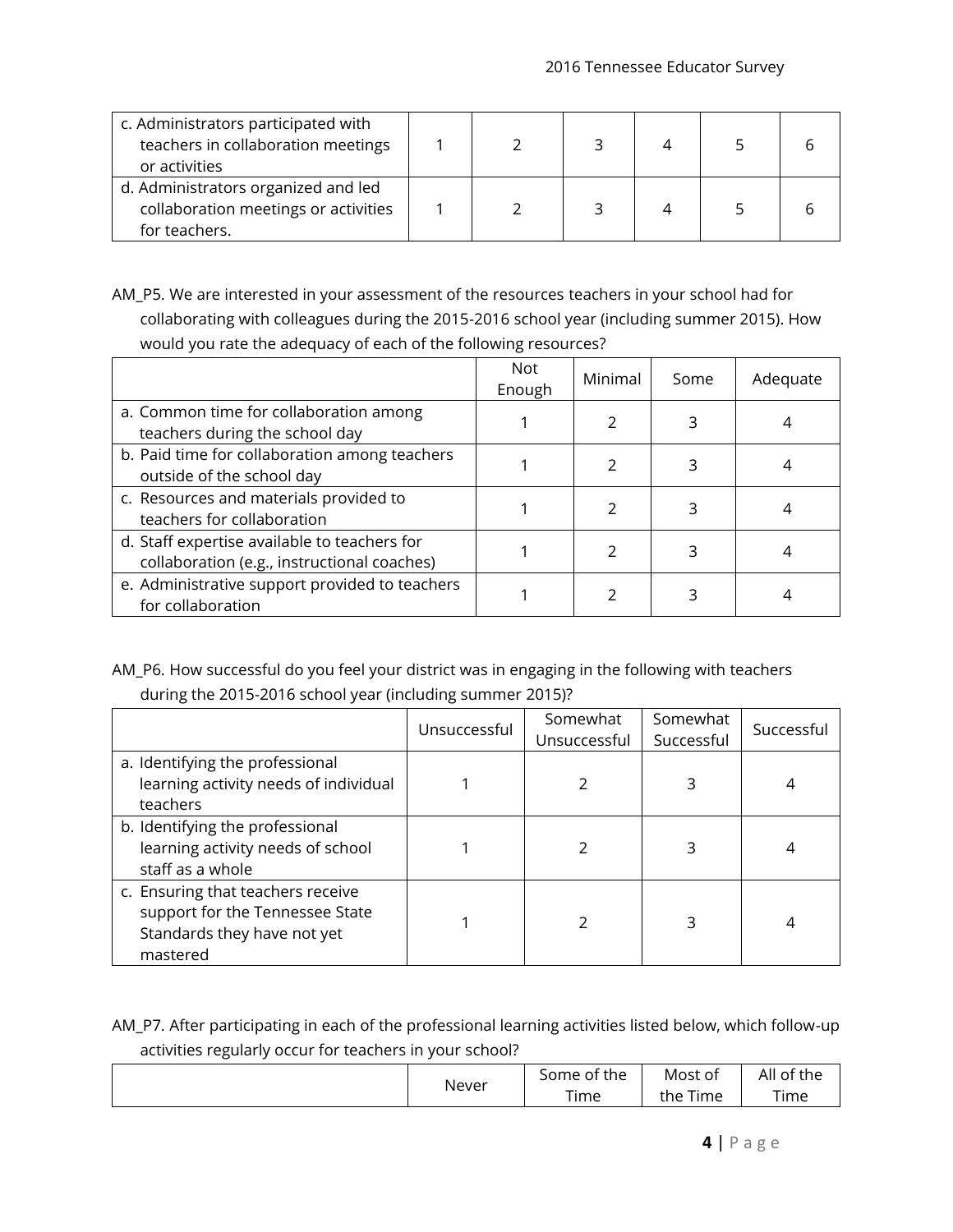| a. My school provides an opportunity<br>for them to share what they<br>learned with other teachers.                        |  |  |
|----------------------------------------------------------------------------------------------------------------------------|--|--|
| b. My school leaders assess the<br>impact of the professional learning<br>activity on teachers' instructional<br>practice. |  |  |
| c. My school provides feedback to<br>individuals who presented or<br>sponsored the professional<br>learning activity.      |  |  |

AM\_P8. During the 2015-2016 school year (including summer 2015), how often did your district engage in the following activities to evaluate the quality of the professional learning in which your teachers participated?

|                                                                                               | Never | Rarely         | Sometimes | Frequently | Do Not<br>Know |
|-----------------------------------------------------------------------------------------------|-------|----------------|-----------|------------|----------------|
| a. Solicited feedback from<br>teachers on the professional<br>learning activities             |       | 2              | 3         | 4          | 5              |
| b. Solicited feedback from<br>administrators on the<br>professional learning<br>activities    |       | 2              | 3         | 4          | 5              |
| c. Examined whether<br>professional learning<br>correlated to gains in student<br>achievement |       | $\overline{2}$ | 3         | 4          | 5              |
| d. Examined<br>attendance/participation logs<br>for professional learning<br>activities       |       | 2              | 3         | 4          | 5              |
| e. Observed teachers'<br>classroom practices                                                  |       | 2              | 3         | 4          | 5              |